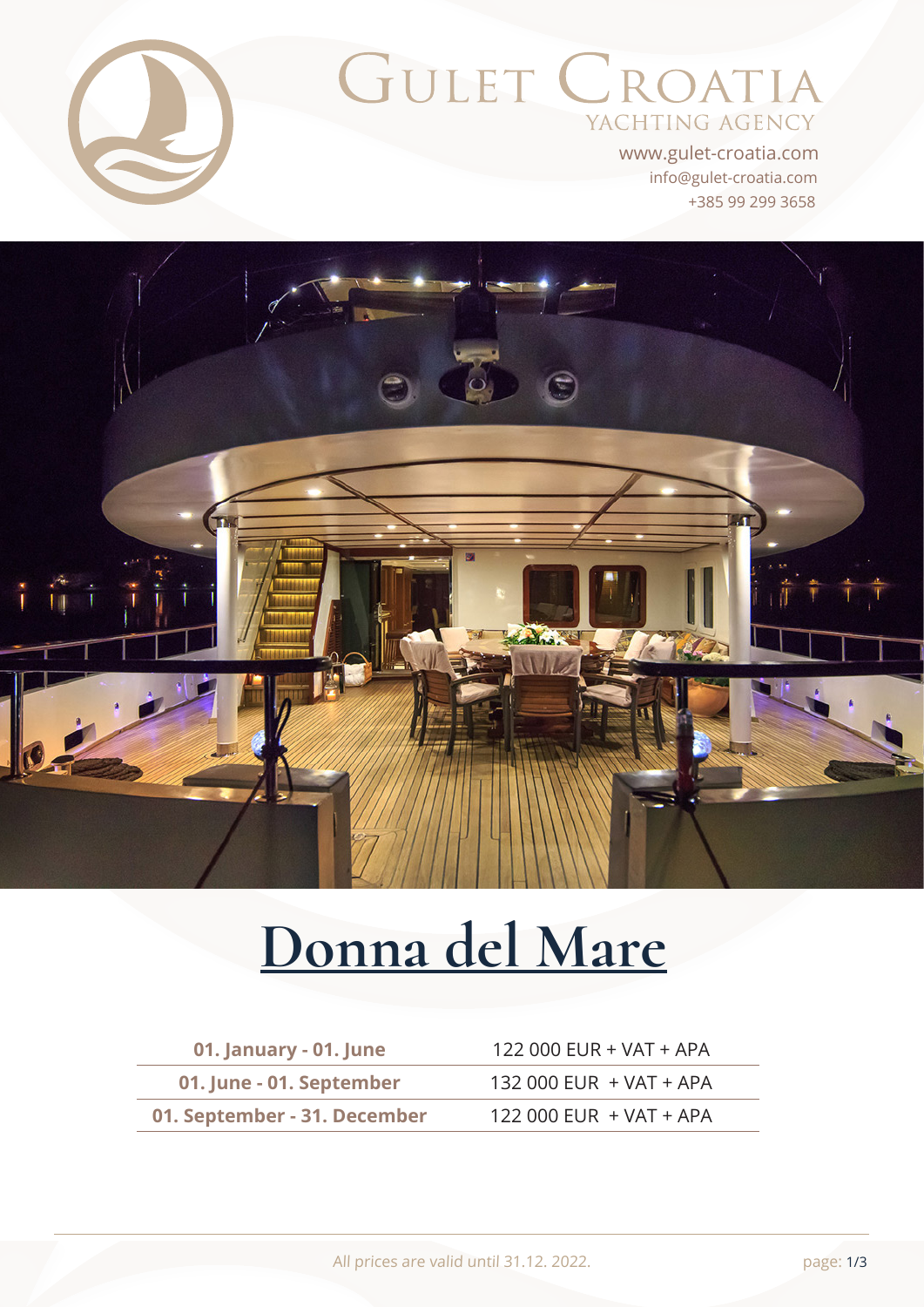## **The yacht prices include:**

- Yacht rent and accommodation, crew service, maintenance and cleaning of yacht, insurance for all clients, a/c and Wi - Fi (unlimited)

- General use of tender (6.20 m tender with 100 hp Yamaha) and use for water sports

- **WATER TOYS:** jet-ski Yamaha (for three pax), super jet -Yamaha -800, 2 x sea bob (new gen eration), banana for 4 pax, water skies, 2 water tubes, snorkeling equipment—for all guests, 2x paddle board (stand-up), wake board, 2 kayak, sea dock for toys, fishing equipment

- **FITNESS EQUIPMENT** on the middle deck (exercise bike and elliptical trainer)

- Room service and use of baths robe, cabin slippers, linen and towels
- Laundry during your stay
- Professional massage service from massage expert who is member of the crew

### **The yacht price does not include:**

- VAT 13%
- APA 30% (Advance Provisioning Allowance)

#### **APA 30% (Advance Provisioning Allowance)**

#### **- APA amount will be used to cover:**

Food and beverages costs of the clients, port and marina fees, all fuel consumption on the yacht including, main angines, two generators, tender, wave runner and all other water toys, transfers to / from the yacht, national park and park of nature entrances and all other costs not specified as included.

- APA is paid by the Client in addition to the charter fee for all relevant costs for the vessel that are not included in charter fee. If APA doesn't cover complete costs, Client will pay exceeding amount on board in cash. If costs made on charter are less than amount given as APA, amount that was not spent will be returned to the Client at the end of the voyage.

- APA is not including tip for the crew.

#### **Accommodation:**

#### **1 Master Cabin / 1 Double bed Cabin / 5 Double + Single bed Cabins**

- Each of the cabins has wardrobe, 24 V/220 electricity, hair dryers, its own en suite bathroom, home style toilet, with shampoo, toilet paper, soap, massage shower box

- Beach towels: unlimited

- Bathroom towels: unlimited

- Bedding info: bed sheets are changed two times during charter and on request if necessary.

- Air-condition: 24 hours/ day is included in the price.

- All cabins have room service phones, SATELLITE TV